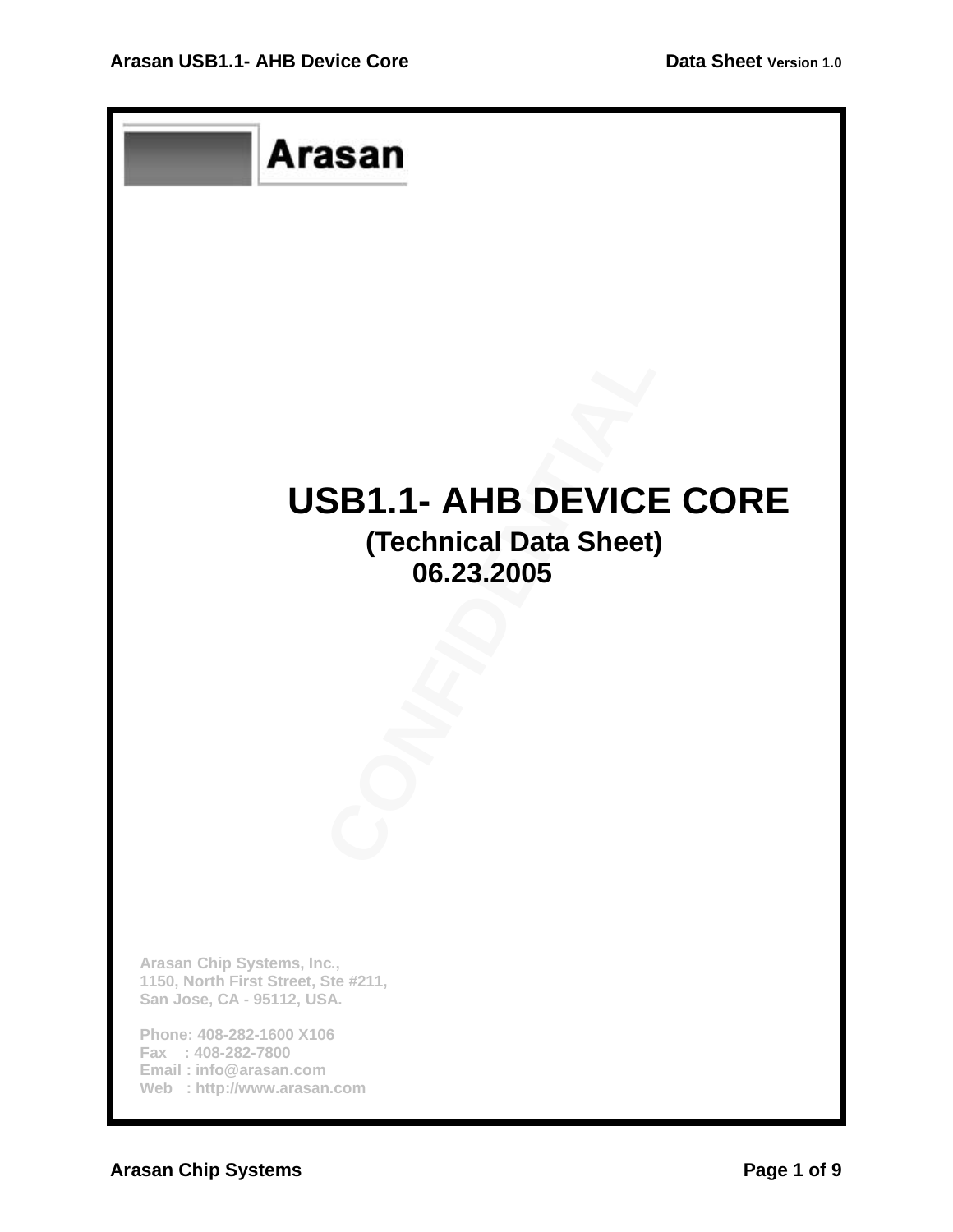### **FEATURES**

This section describes features of Arasan Usb1.1 ahb Device.

- \* Silicon proven
- \* VHDL/Verilog source code available.
- \* Soft Connect Feature
- \* FIFOs are housed inside the core for both data-out and data-in paths.
- \* Dramatically shortens design cycles.
- \* Optimized for the APEX 20K architectures.
- \* Supports control, interrupt, bulk and isochronous transfers.
- \* Application specific control transfer support.
- \* Multiple endpoints accessibility.
- \* AHB processor interface for programming the device
- \* AHB interface and HCI interface for data transfers.

#### **GENERAL DESCRIPTOIN**

Sor interface for programming the device<br>e and HCI interface for programming the device<br>e and HCI interface for data transfers.<br>Vice, the transceiver interfacing pins are com<br>well as at 1.5MHZ. The core has a generic<br>to co In Prog\_Arasan\_usb1.1\_device, the transceiver interfacing pins are compatible with Philips. The core operates at 12MHZ as well as at 1.5MHZ. The core has a generic processor interface and allows the local processor to configure the endpoints depending on the application and then declare a connection to the USB host.The device descriptor values are stored in the memory associated with the local processor.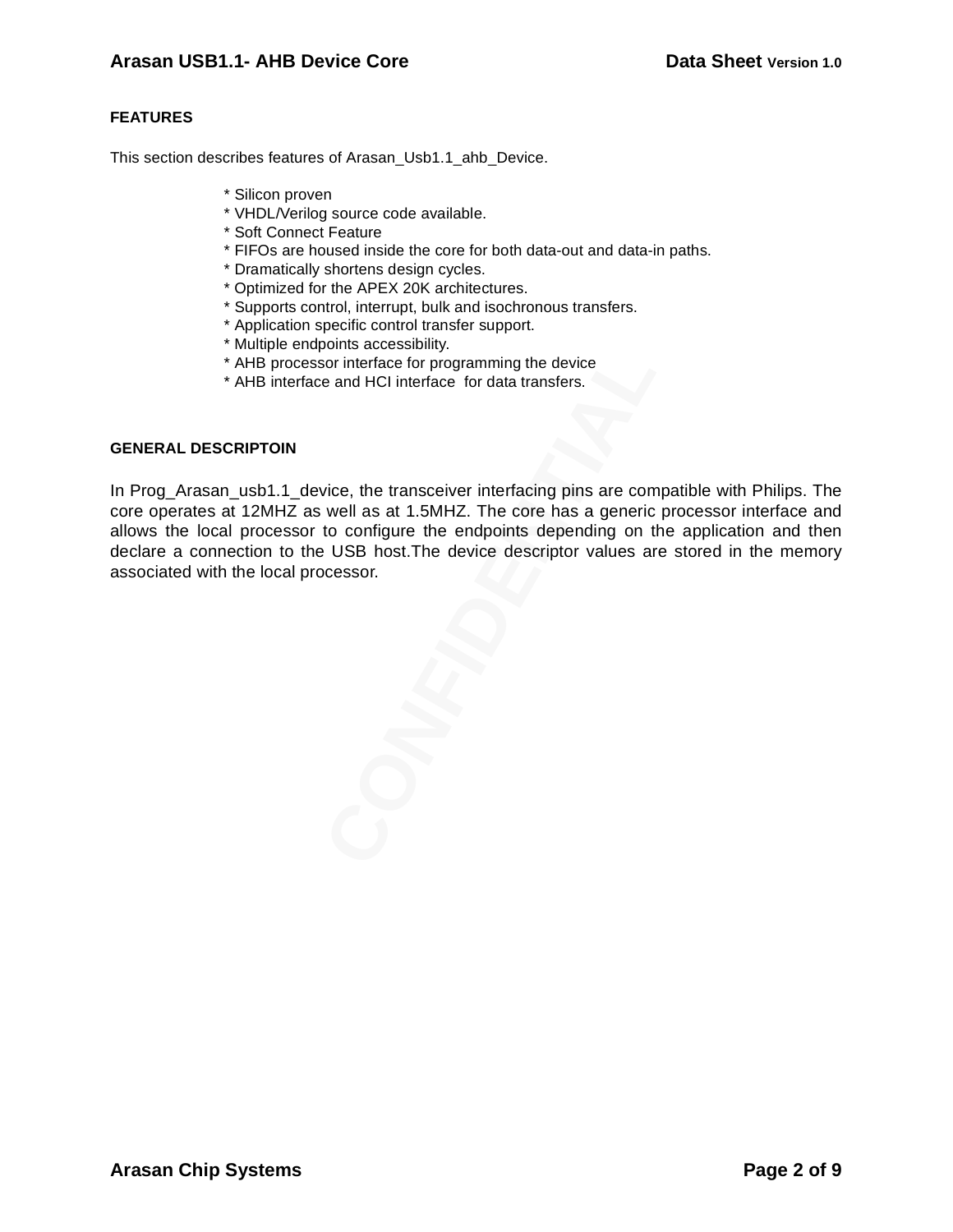### **FUNCTIONAL BLOCK DIAGRAM**

The functional block diagram of Arasan\_Usb1.1\_ahb\_Device is shown in Figure below



#### **SIGNAL INTERFACE**

#### **Transceiver interface PINS**

|                                                                                                    |           | Data Buffer and AHB Interface                                                                                                                                                                                                                                        |  |  |  |  |
|----------------------------------------------------------------------------------------------------|-----------|----------------------------------------------------------------------------------------------------------------------------------------------------------------------------------------------------------------------------------------------------------------------|--|--|--|--|
|                                                                                                    |           |                                                                                                                                                                                                                                                                      |  |  |  |  |
|                                                                                                    |           | <b>APPLICATION</b>                                                                                                                                                                                                                                                   |  |  |  |  |
| <b>SIGNAL INTERFACE</b>                                                                            |           |                                                                                                                                                                                                                                                                      |  |  |  |  |
| USB design has 2 major interfaces namely Transceiver interface, Processor interface.               |           |                                                                                                                                                                                                                                                                      |  |  |  |  |
| <b>Transceiver interface PINS</b><br>Active low signals have been indicated with a suffix of '_n'. |           |                                                                                                                                                                                                                                                                      |  |  |  |  |
| PIN                                                                                                | Direction | Description                                                                                                                                                                                                                                                          |  |  |  |  |
| <b>MODE</b>                                                                                        | Out       | When left unconnected, a weak pull-up transistor<br>pulls it to VCC and in this mode.<br>When connected to GND, the VMO/FSEO pin<br>takes the function of FSEO (Force SEO).                                                                                          |  |  |  |  |
| OE#                                                                                                | Out       | Output Enable. Active LOW, enables the transceiver<br>to transmit data on the bus.<br>When not active the transceiver is in receive mode                                                                                                                             |  |  |  |  |
| <b>RCV</b>                                                                                         | IN        | Receive data. CMOS level output for USB differen-<br>tial input                                                                                                                                                                                                      |  |  |  |  |
| VP, VM                                                                                             | IN        | Gated version of D– and D+. Outputs are logic " $0$ "<br>and logic "1". Used to detect single<br>ended zero (SE0#), error conditions, and intercon-<br>nect speed. (Inputs to SIE).<br><b>VP VM RESULT</b><br>00 SE0#<br>0 1 Low Speed<br>10 Full Speed<br>1 1 Error |  |  |  |  |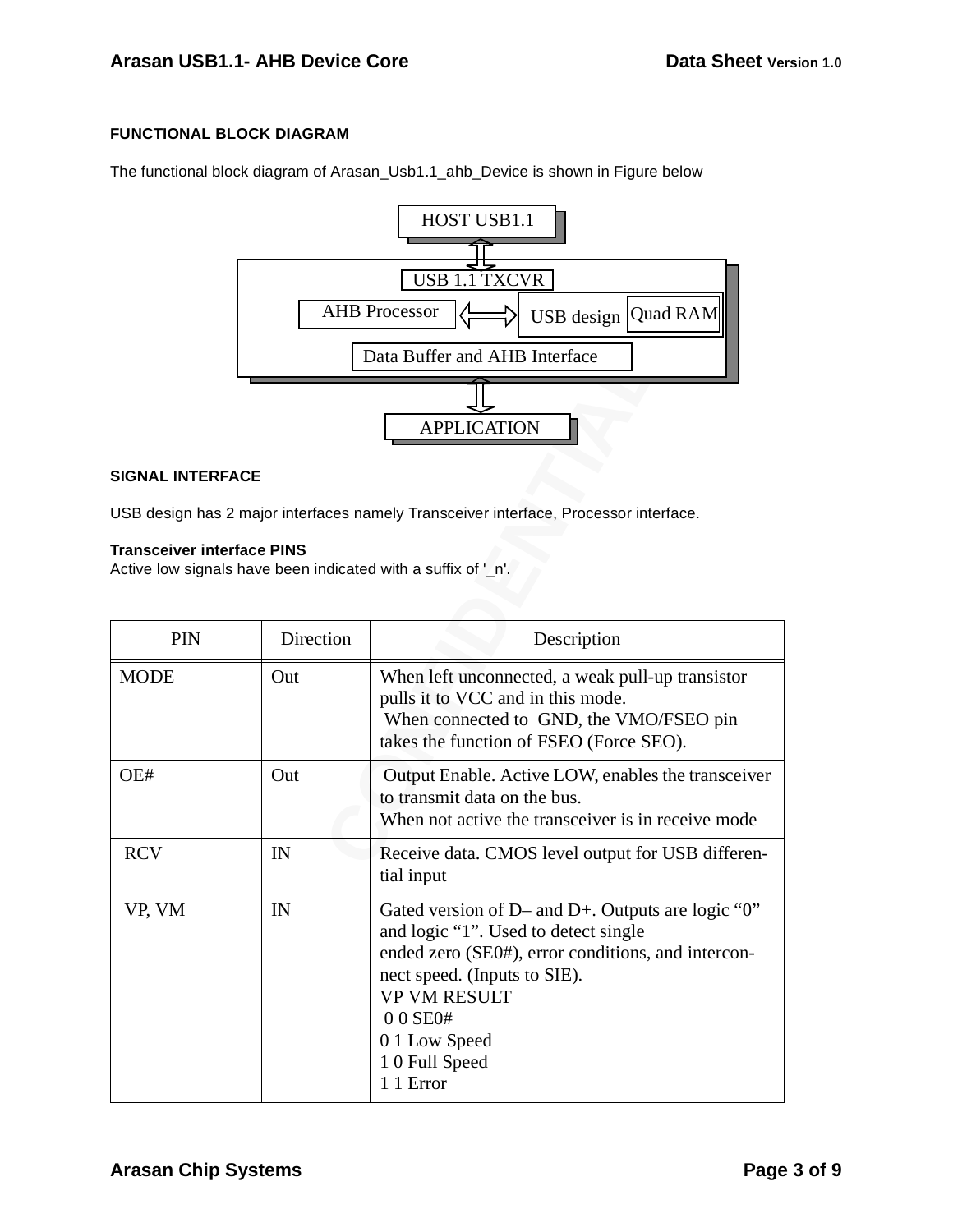| <b>PIN</b>               | Direction | Description                                                                                                                                                                                                    |
|--------------------------|-----------|----------------------------------------------------------------------------------------------------------------------------------------------------------------------------------------------------------------|
| <b>SUSPND</b>            | Out       | Suspend. Enables a low power state while the USB<br>bus is inactive. While the suspnd<br>pin is active it will drive the RCV pin to a logic "0"<br>state. Both D+ and D– are tri-stated.                       |
| <b>SPEED</b>             | Out       | Edge rate control. Logic "1" operates at edge rates<br>for "full speed". Logic "0" operates<br>edge rates for "low speed".                                                                                     |
| VPO, VMO/<br><b>FSEO</b> | Out       | Inputs to differential driver. (Outputs from SIE).<br>MODE VPO VMO/FSEO RESULT<br>$000$ Logic "0"<br>0 1 SE0#<br>$10$ Logic "1"<br>1 1 SEO#<br>100 SE0#<br>$0.1$ Logic "0"<br>10 Logic "1"<br>1 1 Illegal code |

# **Processor Interface signals:**

| V1U, VNU<br><b>FSEO</b>      | vui       | Imputs to unterential uriver. (Outputs from SIE).<br>MODE VPO VMO/FSEO RESULT<br>$000$ Logic "0"<br>0 1 SE0#<br>1 0 Logic "1"<br>1 1 SEO#<br>100 SE0#<br>$01$ Logic "0"<br>1 0 Logic "1"<br>1 1 Illegal code |  |
|------------------------------|-----------|--------------------------------------------------------------------------------------------------------------------------------------------------------------------------------------------------------------|--|
| Processor Interface signals: |           |                                                                                                                                                                                                              |  |
| Pins                         | Direction | Description                                                                                                                                                                                                  |  |
| <b>HCLK</b>                  | Input     | This clk times all bus transfers. All signal timings are<br>related to the rising edge of HCLK.                                                                                                              |  |
| <b>HRESETN</b>               | Input     | The bus reset signal is active low and is used to reset the<br>system and the bus.                                                                                                                           |  |
| HADDR1[31:0]                 | Input     | The 32 bit system address bus. This signal is routed to the<br>ahb target core.                                                                                                                              |  |
| <b>HTRANS1[1:0]</b>          | Input     | Indicates the type of the current transfer, which can be<br>nonsequential, sequential, idle or busy.                                                                                                         |  |
| HSIZE1[2:0]                  | Input     | Indicates the size of the transfer, which is typically<br>byte, halfword or word.                                                                                                                            |  |
| <b>HBURST1[2:0]</b>          | Input     | Indicates if the transfer forms part of a burst. Four, eight<br>and sixteen beat bursts are supported and the burst may<br>be either incrementing or wrapping.                                               |  |
| HWDATA1[31:0]                | Input     | The write data bus is used to transfer data from the master<br>to the bus slaves during write operations.                                                                                                    |  |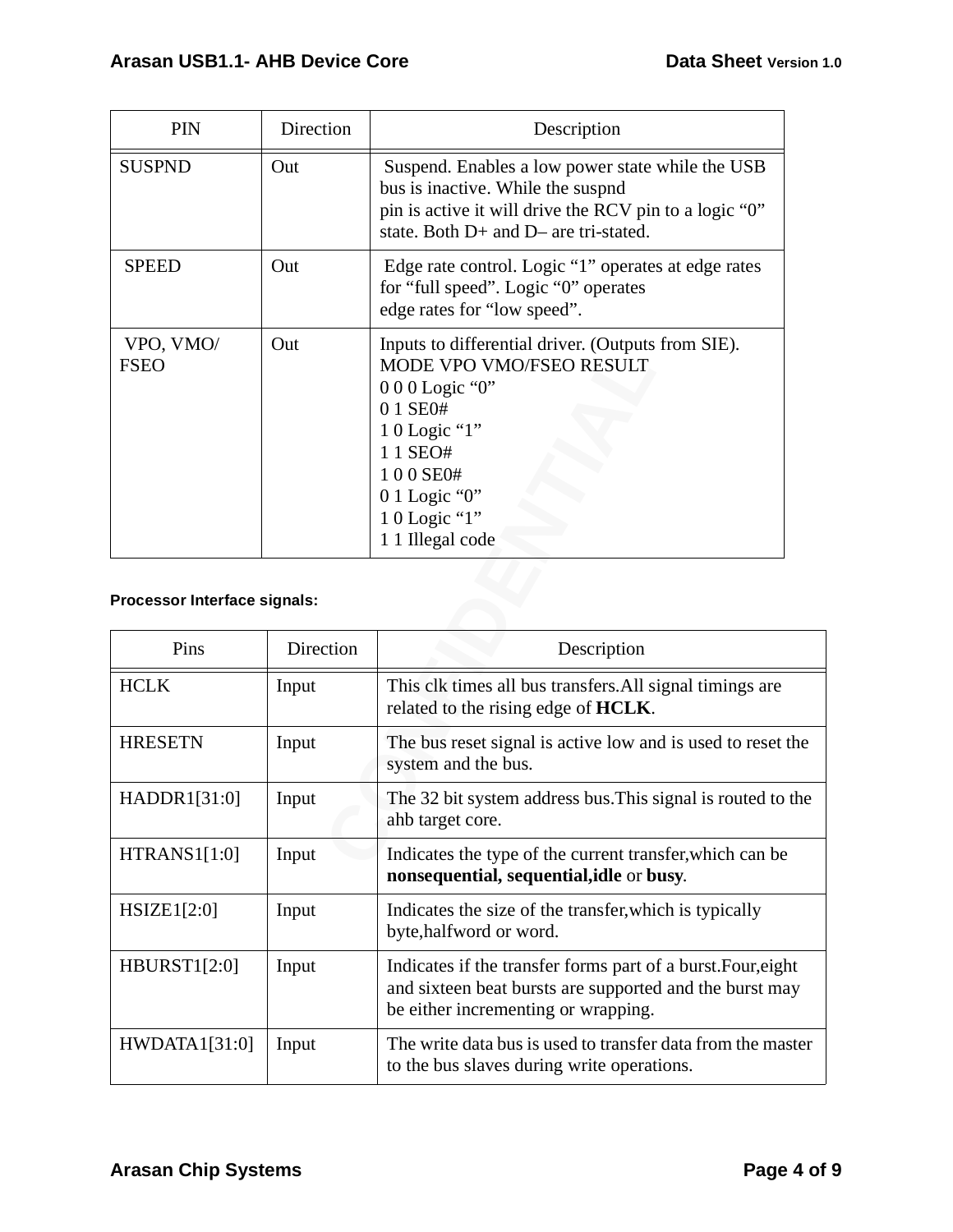| Pins                            | Direction | Description                                                                                                                                                                                                                                 |  |  |
|---------------------------------|-----------|---------------------------------------------------------------------------------------------------------------------------------------------------------------------------------------------------------------------------------------------|--|--|
| HWRITE1                         | Input     | When HIGH, this signal indicates a write transfer and<br>when LOW a read transfer.                                                                                                                                                          |  |  |
| HRDATA1[31:0]                   | Output    | The read data bus is used to transfer data from bus slaves<br>to the bus master during read operations.                                                                                                                                     |  |  |
| HREADY1                         | Output    | When HIGH , this signal indicates that a transfer has fin-<br>ished on the bus. This signal is driven LOW to extend a<br>transfer. This signal is routed to the master core.                                                                |  |  |
| <b>HPROT1[3:0]</b>              | Input     | The signal indicates if the transfer is an <b>opcode fetch</b> or<br>data access or user mode access. For bus masters with a<br>memory management unit these signals also indicate<br>whether the current acess is cacheable or bufferable. |  |  |
| HRESP1[1:0]                     | Output    | The transfer response provides additional information on<br>the status of a transfer, OKAY, ERROR, RETRY or<br><b>SPLIT.</b>                                                                                                                |  |  |
| HMASTER[3:0]                    | Input     | This signal from the arbiter indicate which bus master is<br>currently performing a transfer and is used by the slaves<br>which support SPLIT transfers to determine which mas-<br>ter is attempting an access.                             |  |  |
| <b>INT</b>                      | Output    | An interrupt is generated each time the setup data regis-<br>ters or ata atapi cmd registers or status register is written<br>by device. Interrupt is also generated when ep0_fb regis-<br>ter's contents are transferred to the device.    |  |  |
| <b>DATA TRANSFER PROTOCOLS</b>  |           |                                                                                                                                                                                                                                             |  |  |
| <b>AHB SIMPLE DATA TRANSFER</b> |           |                                                                                                                                                                                                                                             |  |  |
|                                 |           |                                                                                                                                                                                                                                             |  |  |
|                                 |           |                                                                                                                                                                                                                                             |  |  |

# **DATA TRANSFER PROTOCOLS**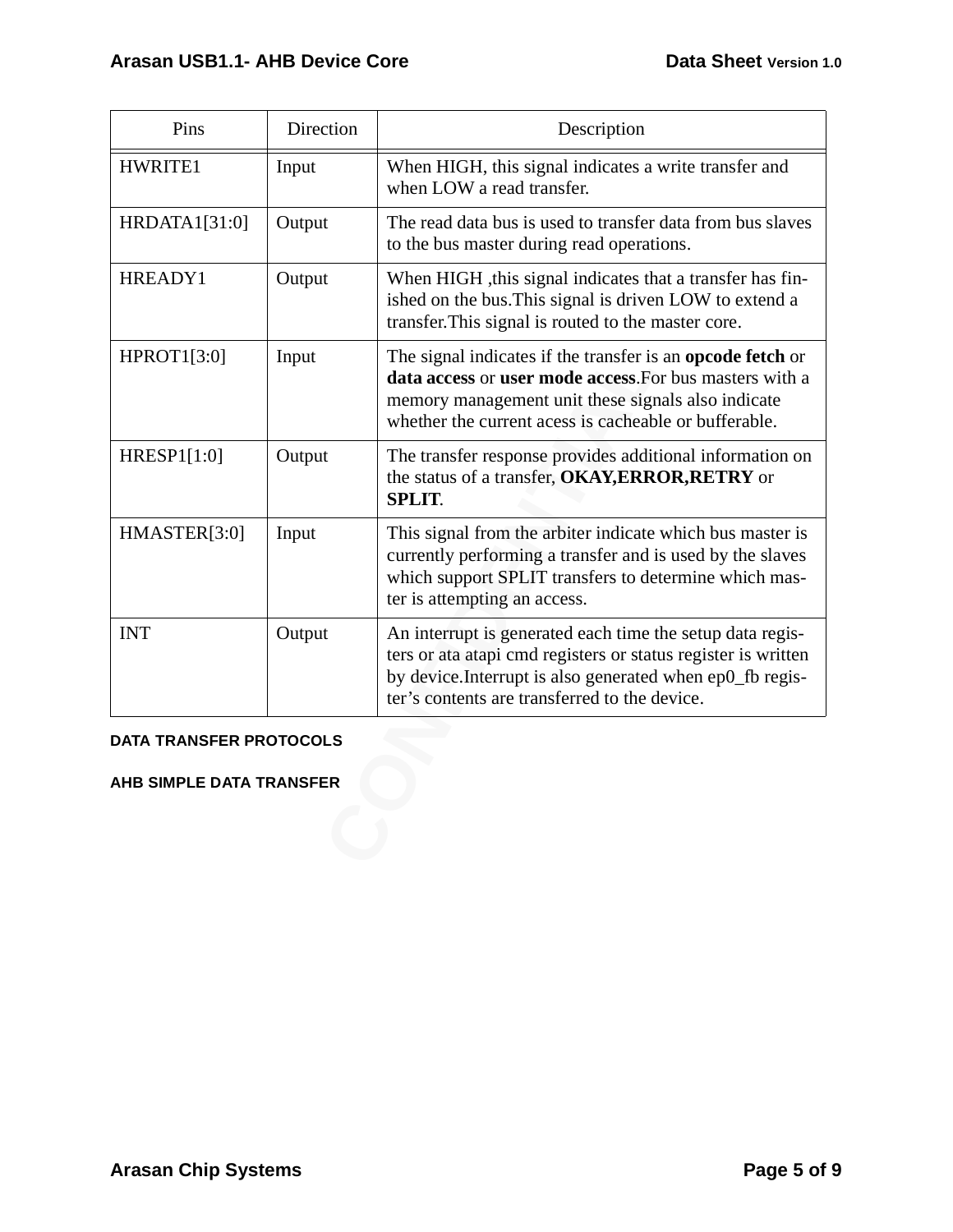

# **AHB TRANSFER WITH WAIT STATES**

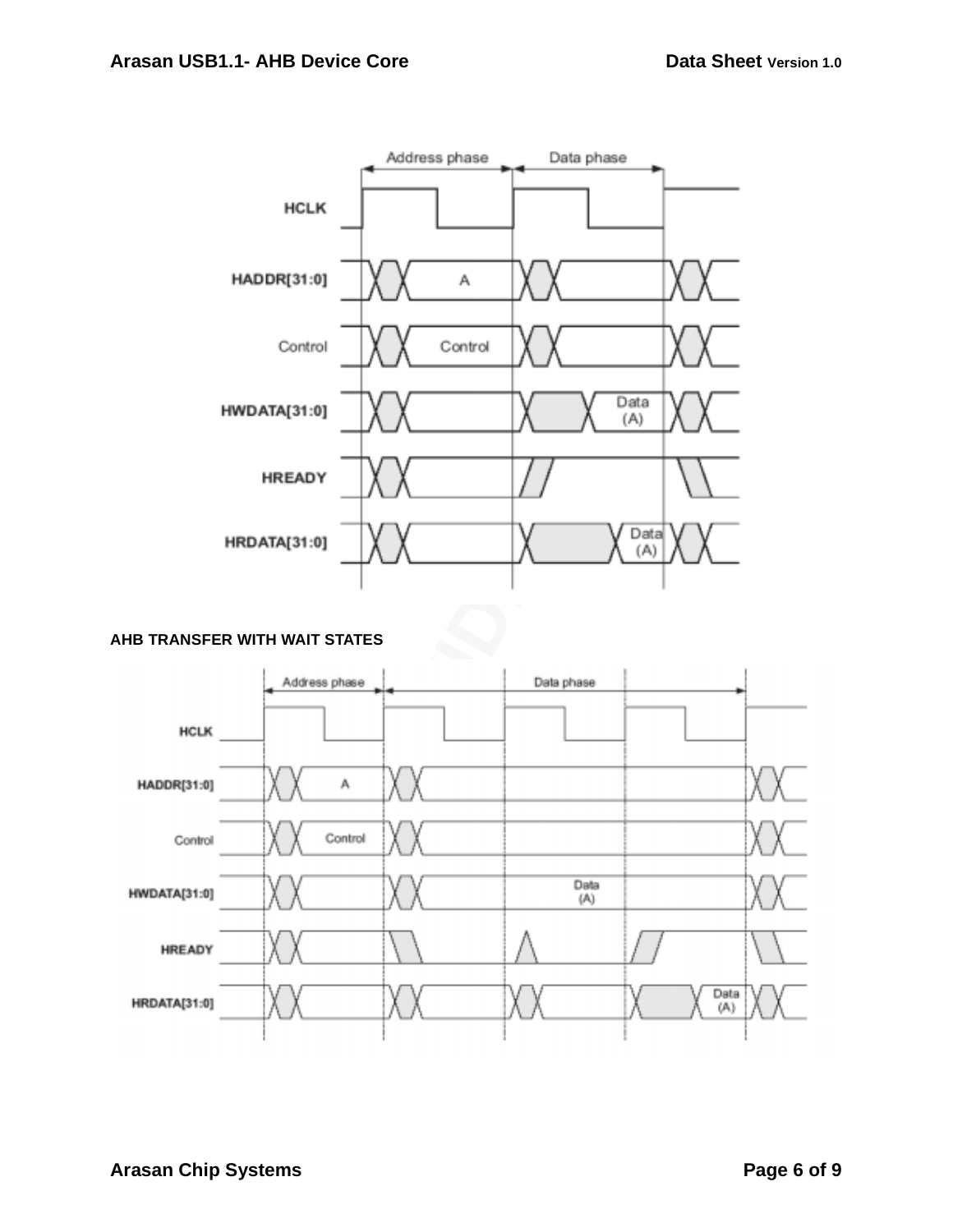# **AHB TRANSFER IN BURST MODE**

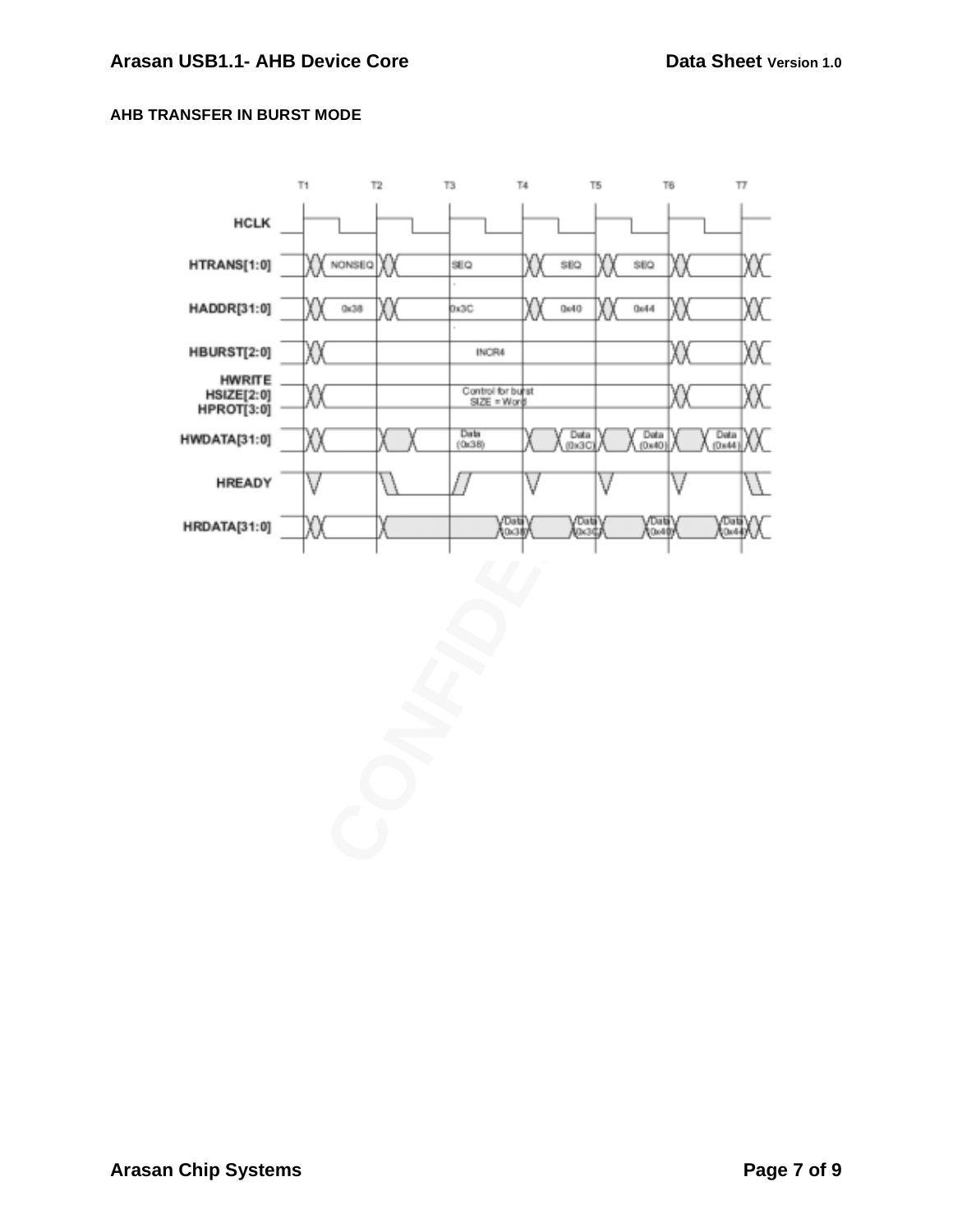### **PROGRAMMING INTERFACE**

## **DEVICE CONTROLLER REGISTERS**

| <b>Offset</b> | <b>Processor</b> | Core         | <b>Description</b>     |
|---------------|------------------|--------------|------------------------|
| 00h           | R/W              | $\mathsf{R}$ | Control_reg            |
| 04h           | R/W              | $\mathsf{R}$ | Interrupt_enable_reg   |
| 08h           | R/W              | $\mathsf{R}$ | Interrupt_disable_reg  |
| 0ch           | R/W              | R/W          | Interrupt_status_reg   |
| <b>10h</b>    | R                | <b>R/W</b>   | Setup_data_reg         |
| <b>18h</b>    | R/W              | R            | Ep0_feedback_reg       |
| 1ch           | <b>R/W</b>       | $\mathsf{R}$ | Ep1_characteristic_reg |
| 20h           | R/W              | $\mathsf{R}$ | Ep2_characteristic_reg |
| 24h           | R/W              | $\mathsf{R}$ | Ep3_characteristic_reg |
| 28h           | R/W              | $\mathsf{R}$ | Ep4_characteristic_reg |
| 2ch           | R/W              | $\mathsf{R}$ | Ep5_characteristic_reg |
| 30h           | R/W              | $\mathsf{R}$ | Ep_feedback_reg        |
| 34h           | R/W              | R            | Prog_polarity_reg      |
| 38h           | R                | R/W          | Ep_status_reg          |
| 3ch           | R/W              | $\mathsf{R}$ | Address_reg            |
| 40h           | $\mathsf{R}$     | R/W          | Transmit_count_reg     |
| 44h           | R/W              | R/W          | Receive_count_reg      |
| 48h           | R/W              | $\mathsf{R}$ | Hci_dma_acc_stat_reg   |
| 4ch           | R/W              | R            | Ep0_in_data_reg        |
| 8ch           | R                | R/W          | Ep0_out_data_reg       |
| cch           | R/W              | R/W          | Ep0_data_status_reg    |